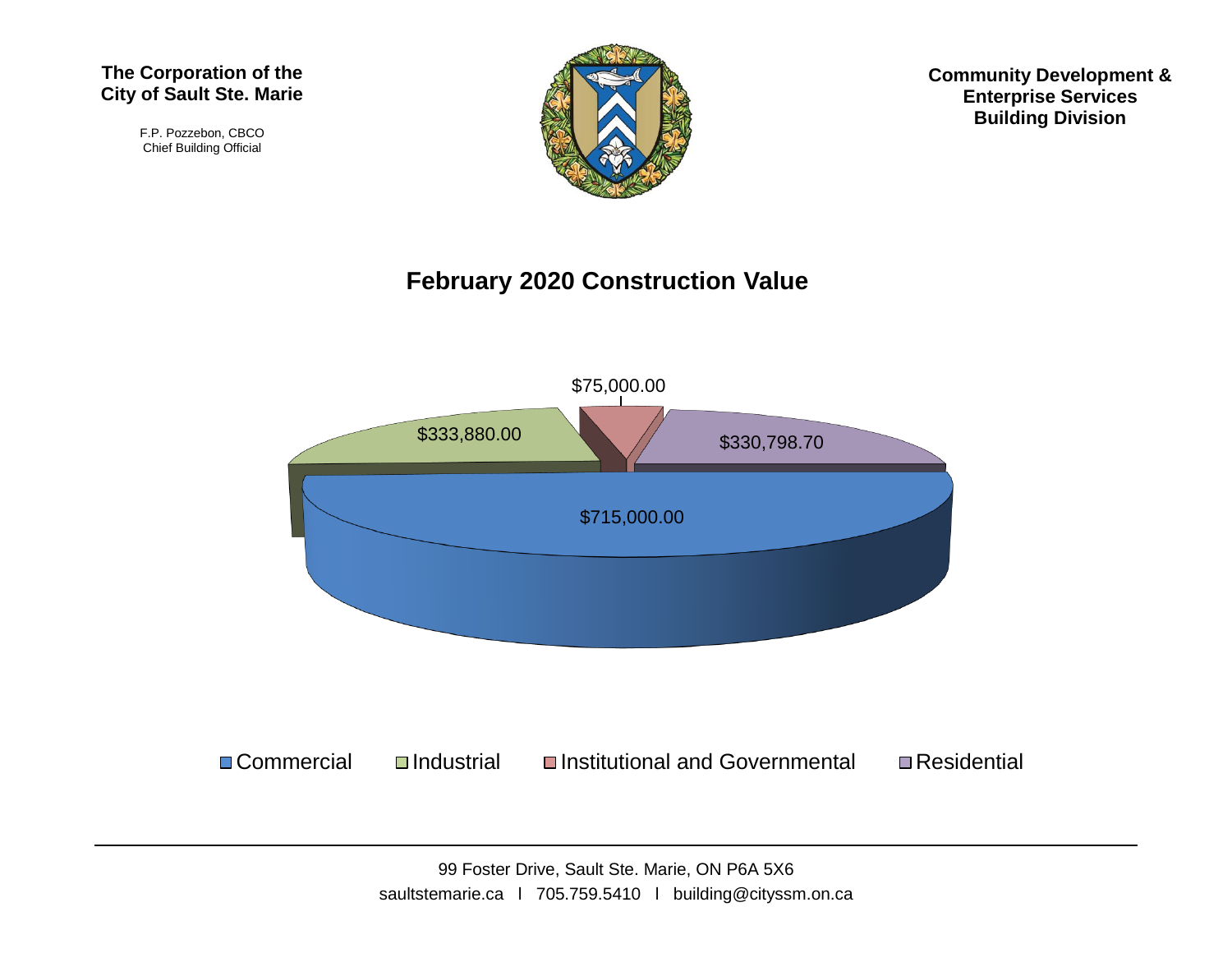

**Public Works and Engineering Services Building Division**

**Tel: (705) 759-5410 Fax: (705) 541-7165**

### **BUILDING PERMITS SUMMARY 2020/02/01 to 2020/02/29**

| <b>Building Type</b>                                     | <b>New Construction</b> |                          |                         |                        | <b>Alterations and Additions</b> |                      | <b>Total</b>           |                          |                      |
|----------------------------------------------------------|-------------------------|--------------------------|-------------------------|------------------------|----------------------------------|----------------------|------------------------|--------------------------|----------------------|
|                                                          | Num of<br><b>Units</b>  | Num of<br><b>Permits</b> | Value of<br><b>Work</b> | Num of<br><b>Units</b> | Num of<br><b>Permits</b>         | <b>Value of Work</b> | Num of<br><b>Units</b> | Num of<br><b>Permits</b> | <b>Value of Work</b> |
| <b>Commercial</b>                                        |                         |                          |                         |                        |                                  |                      |                        |                          |                      |
| Office building                                          | $\mathbf 0$             | $\pmb{0}$                | \$0.00                  | 0                      | 1                                | \$400,000.00         | 0                      | 1                        | \$400,000.00         |
| Retail and wholesale<br>outlets                          | $\mathbf 0$             | $\mathbf 0$              | \$0.00                  | $\mathbf 0$            | $\overline{2}$                   | \$35,000.00          | 0                      | $\overline{2}$           | \$35,000.00          |
| Retail complex                                           | $\mathbf 0$             | 0                        | \$0.00                  | $\mathbf 0$            | 1                                | \$280,000.00         | 0                      | 1                        | \$280,000.00         |
| <b>Total:</b>                                            | $\pmb{0}$               | $\mathbf 0$              | \$0.00                  | $\pmb{0}$              | 4                                | \$715,000.00         | $\mathbf 0$            | 4                        | \$715,000.00         |
| <b>Industrial</b>                                        |                         |                          |                         |                        |                                  |                      |                        |                          |                      |
| Maintenance building                                     | 0                       | 0                        | \$0.00                  | 0                      | 1                                | \$253,880.00         | 0                      | 1                        | \$253,880.00         |
| Plant for manufacturing,<br>processing and<br>assembling | $\mathbf 0$             | $\mathbf 0$              | \$0.00                  | $\mathbf 0$            |                                  | \$50,000.00          | 0                      |                          | \$50,000.00          |
| Utility building                                         | $\mathbf 0$             | $\mathbf 0$              | \$0.00                  | $\pmb{0}$              | 1                                | \$30,000.00          | 0                      | 1                        | \$30,000.00          |
| Total:                                                   | $\mathbf 0$             | $\mathbf 0$              | \$0.00                  | $\mathbf 0$            | 3                                | \$333,880.00         | $\mathbf 0$            | 3                        | \$333,880.00         |
| <b>Institutional and Governmental</b>                    |                         |                          |                         |                        |                                  |                      |                        |                          |                      |
| Library, museum, art<br>gallery, aquarium,<br>botanical  | 0                       | 0                        | \$0.00                  | $\mathbf 0$            | 1                                | \$75,000.00          | 0                      |                          | \$75,000.00          |
| <b>Total:</b>                                            | 0                       | $\mathbf 0$              | \$0.00                  | $\mathbf 0$            | 1                                | \$75,000.00          | $\mathbf 0$            | $\mathbf{1}$             | \$75,000.00          |
| <b>Residential</b>                                       |                         |                          |                         |                        |                                  |                      |                        |                          |                      |
| Apartment -<br>Condominium                               | $\mathbf 0$             | $\mathbf 0$              | \$0.00                  | $\mathbf 0$            | 1                                | \$5,000.00           | 0                      | 1                        | \$5,000.00           |
| Single House                                             | 0                       | $\mathbf 0$              | \$0.00                  | $\pmb{0}$              | 22                               | \$325,798.70         | 0                      | 22                       | \$325,798.70         |
| Total:                                                   | $\pmb{0}$               | $\mathbf 0$              | \$0.00                  | $\mathbf 0$            | 23                               | \$330,798.70         | 0                      | 23                       | \$330,798.70         |
| <b>Grand Total:</b>                                      | $\boldsymbol{0}$        | 0                        | \$0.00                  | $\boldsymbol{0}$       | 31                               | \$1,454,678.70       | $\mathbf 0$            | 31                       | \$1,454,678.70       |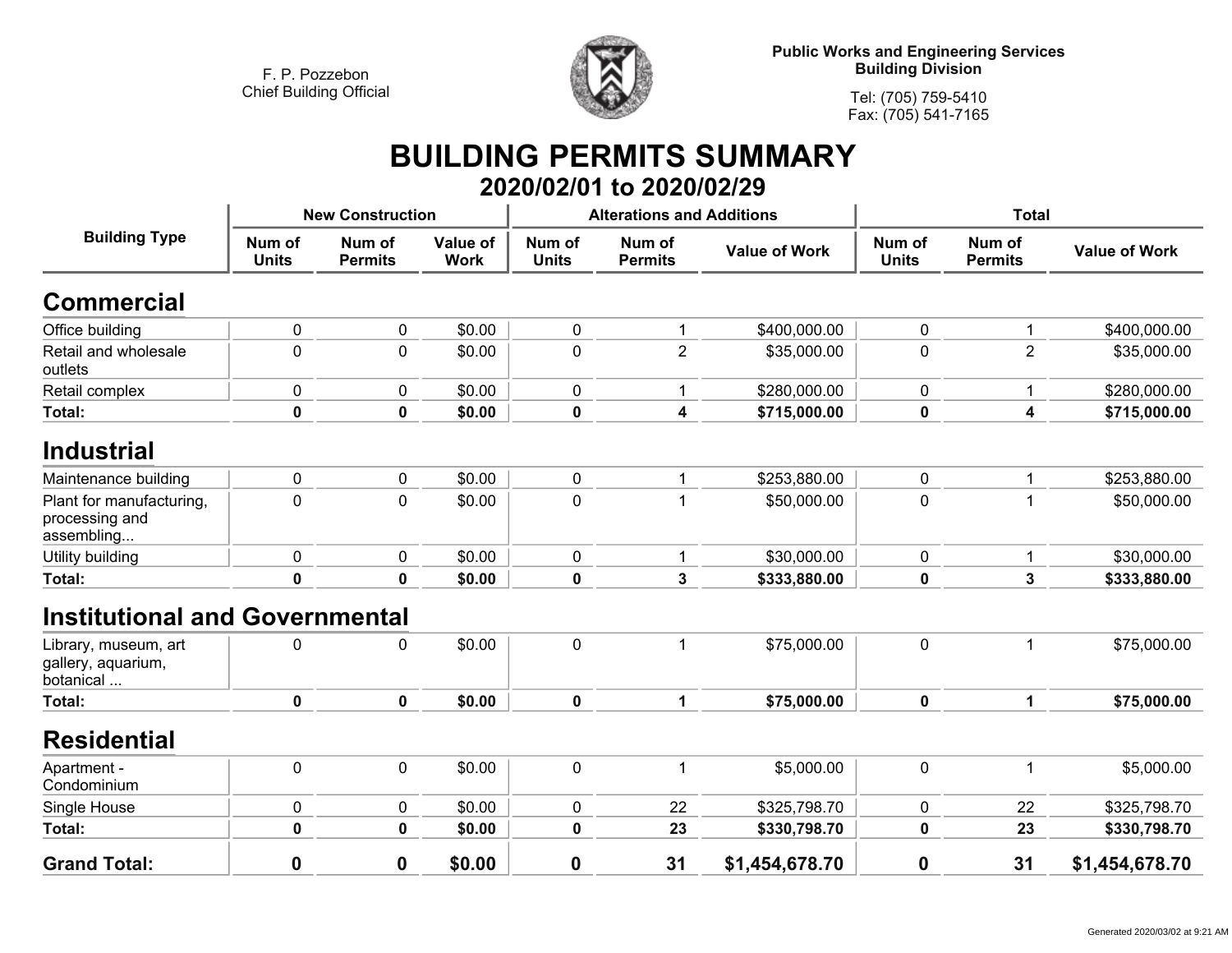

**Public Works and Engineering Services Building Division**

**Tel: (705) 759-5410Fax: (705) 541-7165**

## **DEMOLITION PERMITS SUMMARY 2020/02/01 to 2020/02/29**

| <b>Building</b><br><b>Type</b> |                        | <b>New Construction</b>  |                         |                        | <b>Alterations and Additions</b> |                      | <b>Total</b>           |                          |                      |
|--------------------------------|------------------------|--------------------------|-------------------------|------------------------|----------------------------------|----------------------|------------------------|--------------------------|----------------------|
|                                | Num of<br><b>Units</b> | Num of<br><b>Permits</b> | Value of<br><b>Work</b> | Num of<br><b>Units</b> | Num of<br><b>Permits</b>         | <b>Value of Work</b> | Num of<br><b>Units</b> | Num of<br><b>Permits</b> | <b>Value of Work</b> |
| <b>Residential</b>             |                        |                          |                         |                        |                                  |                      |                        |                          |                      |
| Single House                   |                        |                          | \$0.00                  | -1                     |                                  | \$16,000.00          | -1                     | 4                        | \$16,000.00          |
| Total:                         |                        | 0                        | \$0.00                  | -1                     |                                  | \$16,000.00          | -1                     | $\mathbf 4$              | \$16,000.00          |
| Grand<br>Total:                |                        | 0                        | \$0.00                  | -1                     | 4                                | \$16,000.00          | -1                     | 4                        | \$16,000.00          |